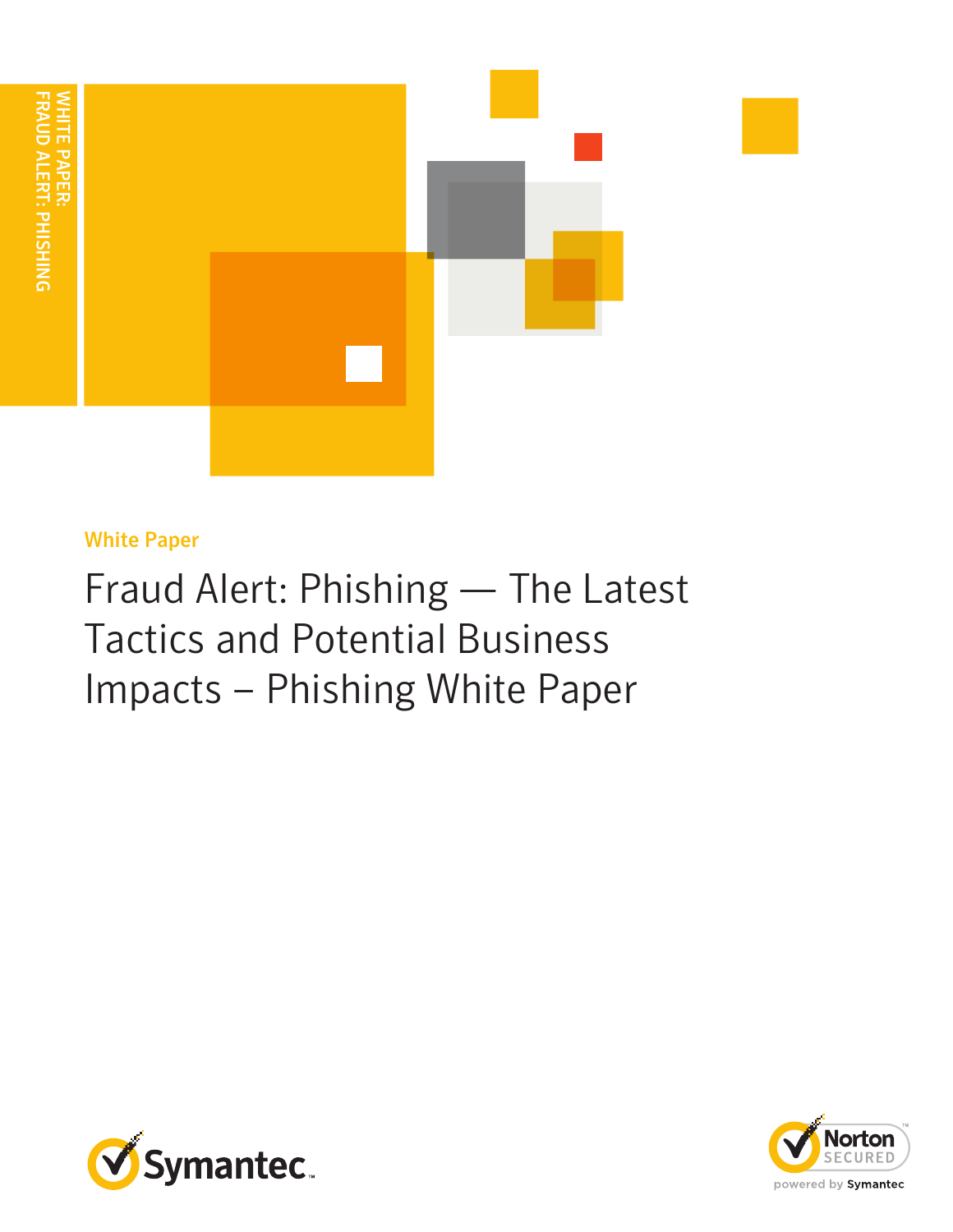## **Fraud Alert: Phishing — The Latest Tactics and Potential Business Impact - Phishing White Paper**

## **CONTENTS**

| Spammers Continue To Take Advantage Of Holidays And Global Events 4 |  |
|---------------------------------------------------------------------|--|
|                                                                     |  |
|                                                                     |  |
|                                                                     |  |
|                                                                     |  |
|                                                                     |  |
|                                                                     |  |
|                                                                     |  |
| Phishers: Tough, Shape-Shifting Cyber Adversaries 8                 |  |
|                                                                     |  |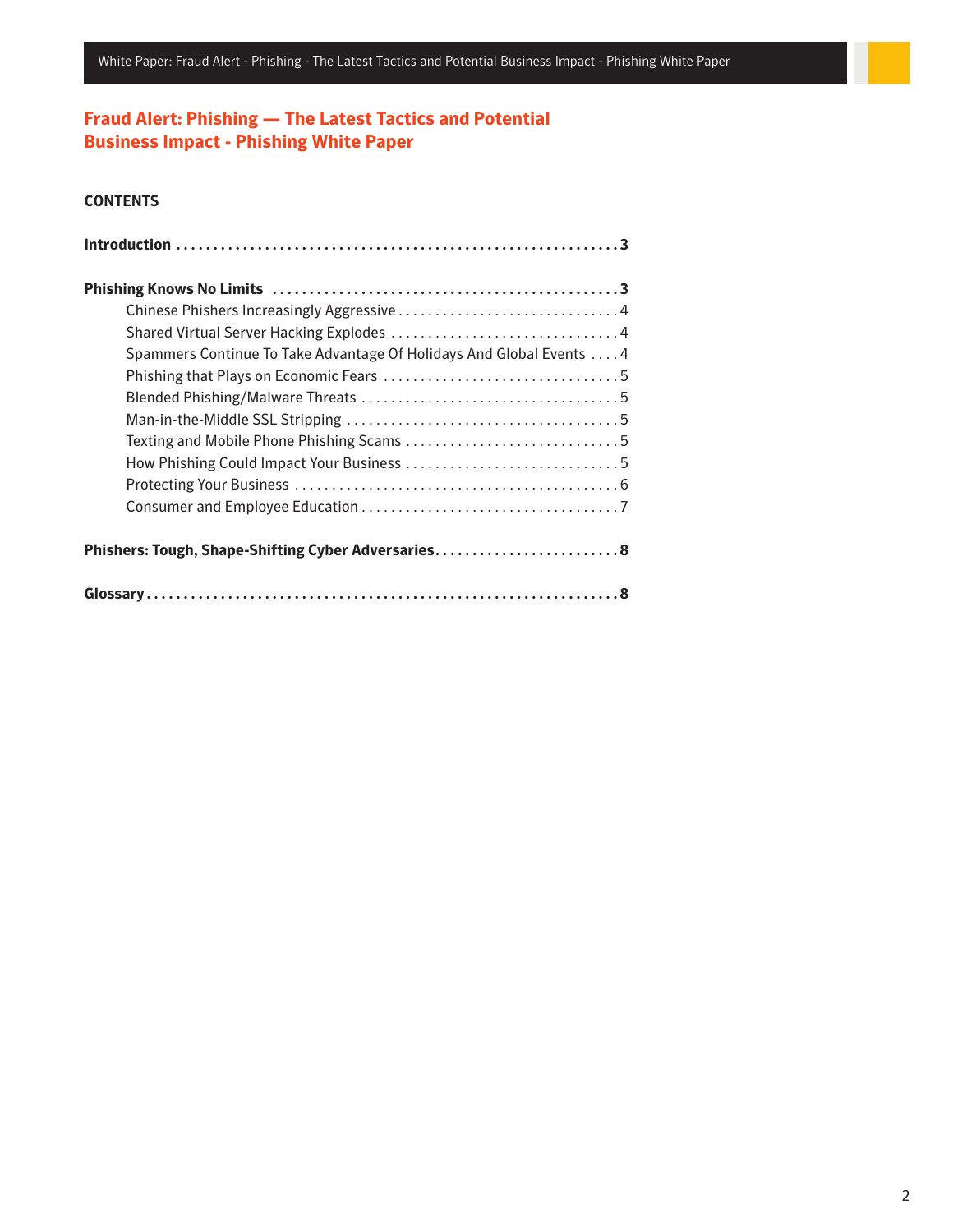## <span id="page-2-0"></span>**Introduction**

As one of the top cyber crime ploys impacting both consumers and businesses, phishing has remained a consistently potent threat over the past several years. In fact, the cumulative number of phishing attacks recorded in 2011 represented a 37 percent increase over 2010. 1

You no longer need to be a sophisticated hacker to commit fraud on the Internet. Anyone who is motivated can join in, thanks to the off-the-shelf phishing kits provided by a thriving cyber crime ecosystem. Cyber criminals are even migrating to a new business model known as Malware-as-a-Service (MaaS), where authors of exploit kits offer extra services to customers in addition to the exploit kit itself. 2

The impact on a business can be quite severe. RSA estimated in its October 2011 Fraud Report that the worldwide losses from phishing attacks cost more than \$520 million in the first half of 2011 alone.<sup>3</sup> Whatever the threat – whether employees or customers have been phished, or the company Web site compromised – phishing is something to be taken very seriously. Organizations need to stay current on the latest methods employed by cyber criminals, and proactively take steps to protect themselves from fraud.

This fraud alert highlights the current growth and trends in today's phishing schemes, the potential impact on companies, and insight into how businesses can apply technology to protect themselves and their customers.

#### **Phishing Knows No Limits**

Phishing – the act of luring unsuspecting people to provide sensitive information such as usernames, passwords, and credit card data via seemingly trustworthy electronic communications – is a serious threat for both consumers and businesses. In the decade since phishing arrived on the scene, this fraud method has been growing rapidly, with one estimate citing approximately 8 million daily phishing attempts worldwide. 4 In 2011, one in every 300 emails transmitted over the Web was related to phishing.<sup>5</sup>

The Anti-Phishing Working Group (APWG) reported at least 112,472 unique phishing attacks globally in the first half of 2011 in 200 top-level domains. 6 Although representing a much larger number than the 42,624 attacks that the APWG observed in the second half of 2010, it was somewhat less than the record 126,697 observed in the second half of 2009, when the Avalanche botnet was on the loose. Still, 79,753 unique domain names were used in these attacks – the highest number since 2007 (see Figure 1).

1 "RSA: October Fraud Report," RSA, October 2011.

<sup>&</sup>lt;sup>24</sup> Symantec iDefense 2012 Cyber Threats and Trends," Symantec. 2012.<br><sup>34</sup>RSA: October Fraud Report," RSA, October 2011.

<sup>4&</sup>quot;Counterfeiting & Spear Phishing — Growth Scams of 2009," Trade Me, Infonews.co.nz, March 2, 2009.<br><sup>5</sup>'RSA: October Fraud Report," RSA, October 2011.

<sup>6</sup> "Global Phishing Survey 1H2011: Trends and Domain Name Use," Anti-Phishing Working Group.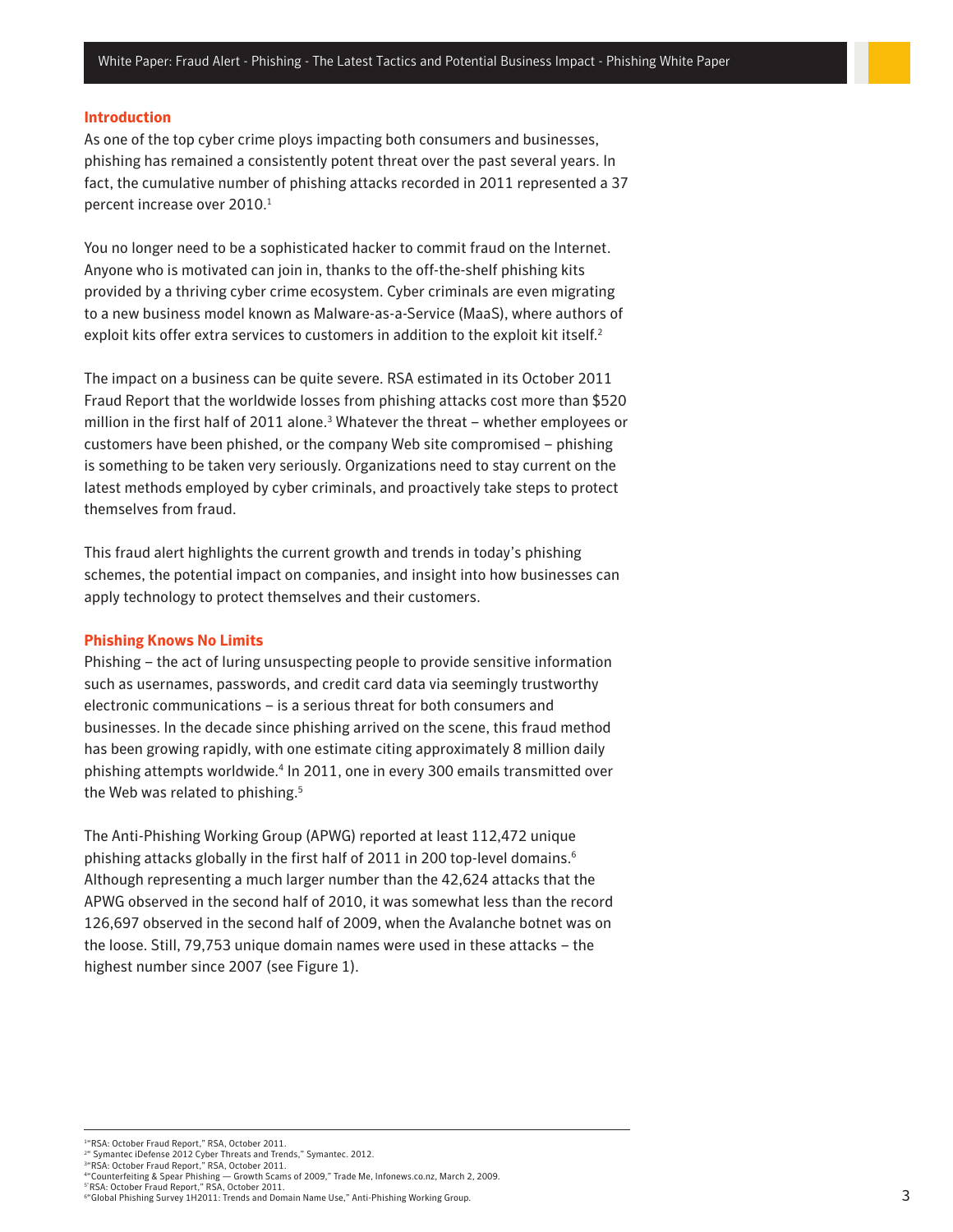<span id="page-3-0"></span>The increase is attributed to two emerging trends: Chinese phishers have been registering large numbers of domain names, and hackers instigated a massive campaign against servers hosting multiple domains.

## **Basic Statistics**



*Figure 1: Phishing attacks and phishing domain names continues trending up.\**

## **Chinese Phishers Increasingly Aggressive**

Attacks by Chinese phishers were up significantly in the second half of 2010 and the first half of 2011.<sup>7</sup> Indeed, Chinese phishers were responsible for a full 70 percent of all malicious domain name registrations worldwide. In the first half of 2011, Chinese phishing attacks increased by 44 percent over the second half of 2010. 8

## **Shared Virtual Server Hacking Explodes**

Although hackers are always coming up with new phishing schemes, this one is actually an old – albeit obscure – one that has been successfully revived. In this attack, a phisher breaks into a web server that hosts large numbers of domains and places the phishing site content on every domain, so that every web site on that server displays the phishing pages. In this manner, phishers can infect thousands of web sites simultaneously. The APWG identified 42,448 unique attacks that used this strategy – a number representing 37 percent of all phishing attacks globally.<sup>9</sup>

## **Spammers Continue To Take Advantage Of Holidays And Global Events**

In the run-up to Christmas in 2011, spammers spoofed a number of legitimate retailers, offering Christmas "deals" on a range of products. There were a large number of phishing campaigns relating to the 2011 Japanese earthquake, the "Arab spring" movement, and other notable global happenings. After the usual onslaught at Valentine's Day, anti-phishing experts expect to see a plethora of emails leading up to Summer Olympics in London. 10 Spear phishing attacks, although less in the news than in previous years, notably increase during holiday periods when businesses' security operations tend to be understaffed. That way, the cyber criminals' operations have a greater opportunity to succeed. However, this seems to be less the case between the Christmas and New Year's holidays. One possible explanation is that while security teams may be only lightly staffed, there are also significantly fewer employees working, so fewer opportunities for targeted users to open malicious attachments.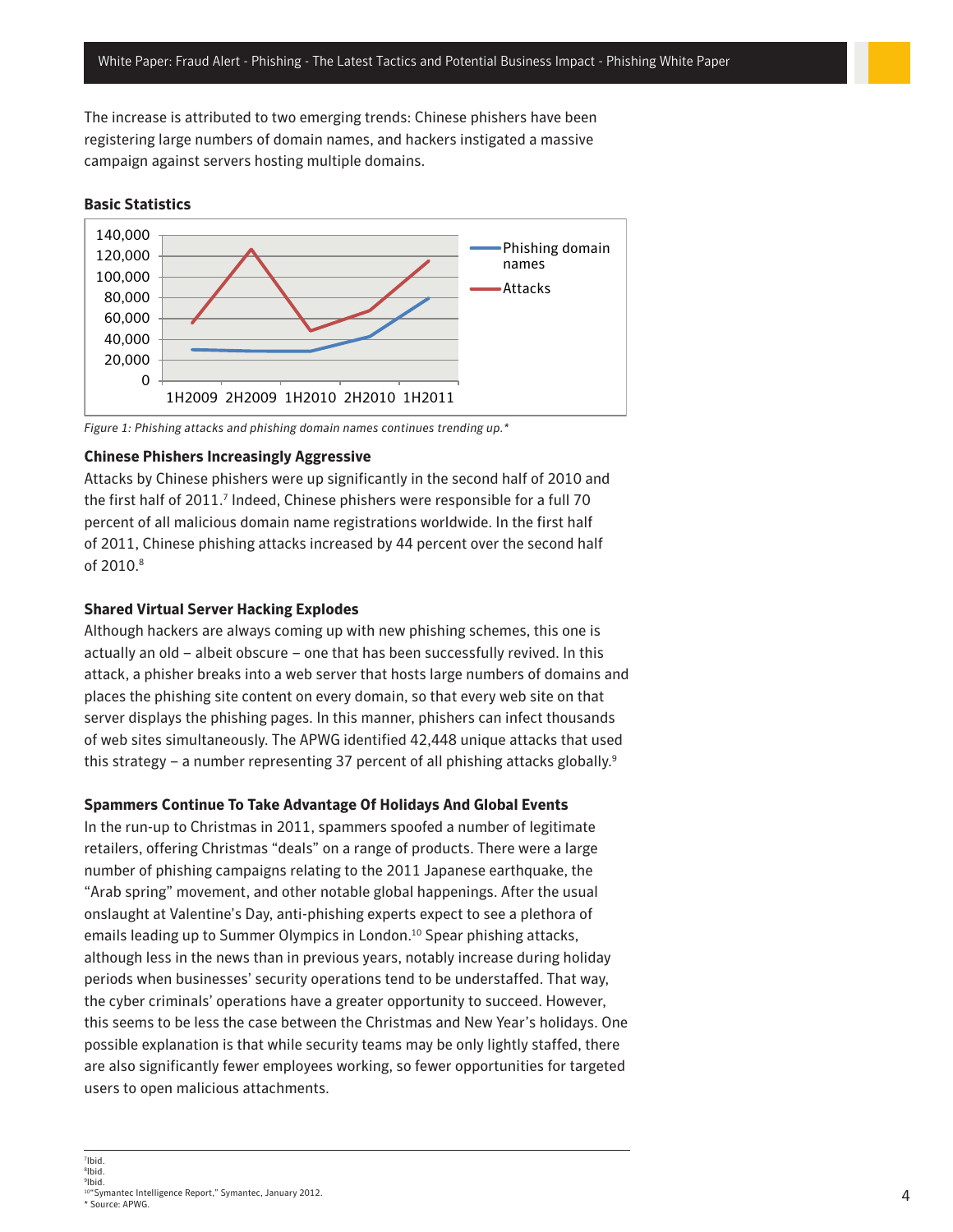#### <span id="page-4-0"></span>**Phishing that Plays on Economic Fears**

Today's economic turmoil delivers unprecedented opportunities for criminals to exploit victims. For instance, popular scams include phishing e-mails that look like they are coming from a financial institution that recently acquired the target victim's bank, savings & loan, or mortgage holder. 11 The large amount of merger and acquisition activity taking place creates an atmosphere of confusion for consumers, exacerbated by the dearth of consistent communications with customers. Phishers thrive in this type of situation.

## **Blended Phishing/Malware Threats**

To increase success rates, some attacks combine phishing with malware for a blended attack model. For instance, a potential victim receives a phishing e-card via e-mail that appears to be legitimate. By clicking on the link inside the e-mail to receive the card, the person is taken to a spoofed Web site which downloads a Trojan to the victim's computer. Alternatively, the victim may see a message that indicates a download of updated software is needed before the victim can view the card. When the victim downloads the software, it's actually a keylogger.

Phishing-based keyloggers have tracking components which attempt to monitor specific actions (and specific organizations such as financial institutions, online retailers, and e-commerce merchants) in order to obtain sensitive information such as account numbers, userids, and passwords.

Another type of Trojan that enables phishers to capture sensitive information is a redirector. Redirectors route end users' network traffic to a location where it was not intended to go.

#### **Man-in-the-Middle SSL Stripping**

Back in 2008, a new type of malware was introduced that allows cyber criminals to spoof an encrypted session. This is a variance on the standard man-in-the-middle (MITM) attack that criminals use to access passwords or sensitive information passing unprotected over the network.

#### **Texting and Mobile Phone Phishing Scams**

Posing as a real financial institution, phishers are using SMS as an alternative to e-mail to attempt to gain access to confidential account information. Known as "smishing," the typical scam informs the mobile phone user that the person's bank account has been compromised or credit card/ATM card has been deactivated. The potential victim is directed to call a number or go to a spoofed Web site to reactivate the card. Once on the site, or through an automated phone system, the potential victim is asked for card and account numbers and PIN numbers.

#### **How Phishing Could Impact Your Business**

While the financial industry continues to be a primary target for phishers, it's certainly not the only sector vulnerable to attack. Auction sites, payment services, retail, and social networking sites are also frequent targets. The APWG also reports a massive increase in attacks aimed at cell phone providers and manufacturers. In short, no business or brand is inherently safe.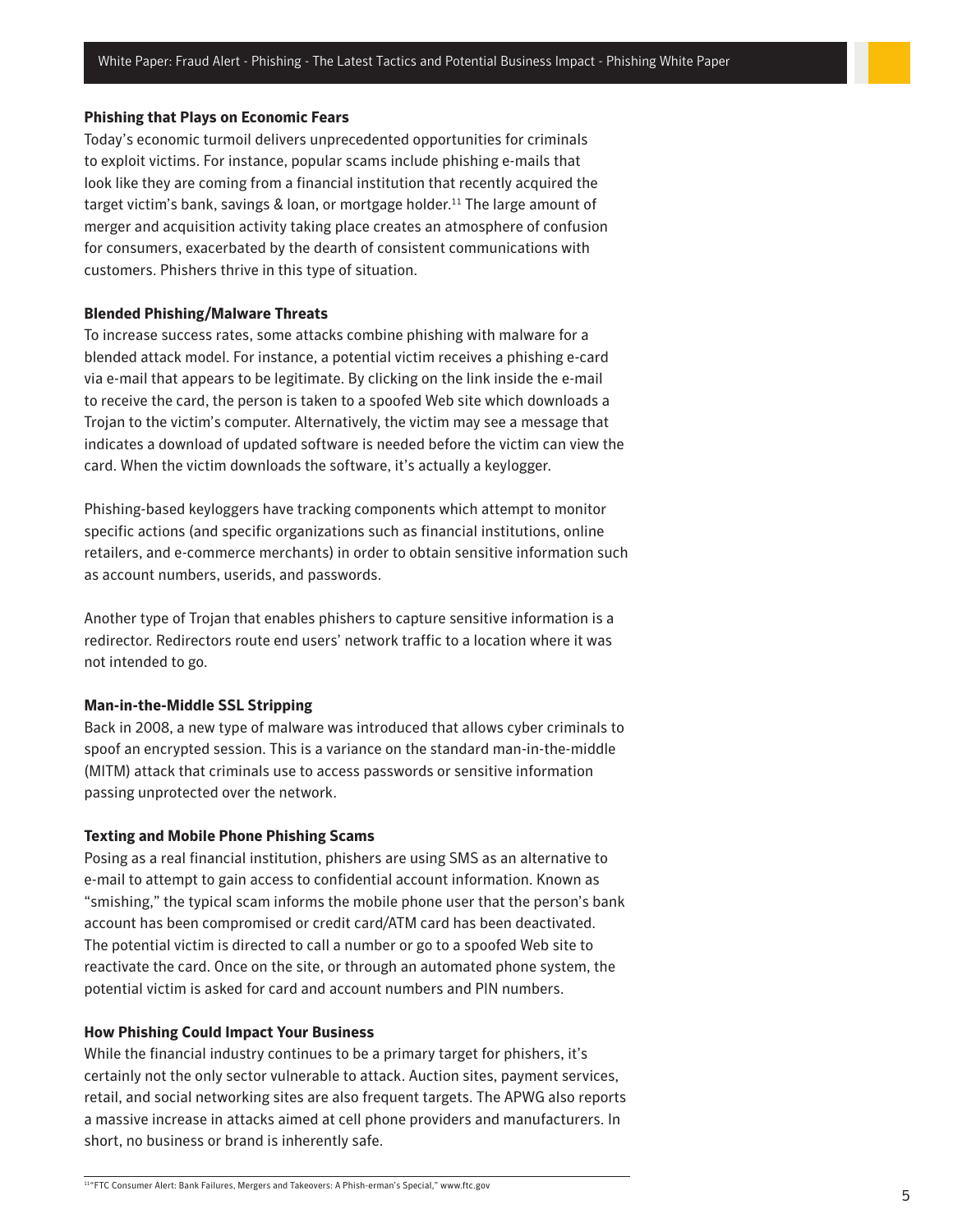<span id="page-5-0"></span>Phishing attacks that pose as a company's official Web site diminish the company's online brand and deter customers from using the actual Web site out of fear of becoming a fraud victim. In addition to the direct costs of fraud losses, businesses whose customers fall victim to a phishing scam also risk:

- A drop in online revenues and/or usage due to decreased customer trust
- Potential non-compliance fines if customer data is compromised

Even phishing scams aimed at other brands can impact a business. The resulting fear caused by phishing can cause consumers to stop transacting with anyone they can't trust.

## **Protecting Your Business**

While there is no silver bullet, there are technologies that can help protect you and your customers. Many of the current phishing techniques rely on driving customers to spoofed Web sites to capture personal information. Technology such as Secure Sockets Layer (SSL) and Extended Validation (EV) SSL are critical in fighting phishing and other forms of cyber crime by encrypting sensitive information and helping customers authenticate your site.

Security best practices call for implementing the highest levels of encryption and authentication possible to protect against cyber fraud and build customer trust in the brand. SSL, the world standard for Web security, is the technology used to encrypt and protect information transmitted over the Web with the ubiquitous HTTPS protocol. SSL protects data in motion, which can be intercepted and tampered with if sent unencrypted. Support for SSL is built into all major operating systems, Web browsers, Internet applications, and server hardware.

To help prevent phishing attacks from being successful and to build customer trust, companies also need a way to show customers that they are a legitimate business. Extended Validation (EV) SSL Certificates are the answer, offering the highest level of authentication available with an SSL Certificate and providing tangible proof to online users that the site is indeed legitimate.

EV SSL gives Web site visitors an easy and reliable way to establish trust online by triggering high-security Web browsers to display a green address bar with the name of the organization that owns the SSL Certificate and the name of the Certificate Authority that issued it. Figure 2 shows the green address bar in Internet Explorer.

The green bar shows site visitors that the transaction is encrypted and the organization has been authenticated according to the most rigorous industry standard. Phishers can then no longer capitalize on visitors not noticing they are not on a true SSL session.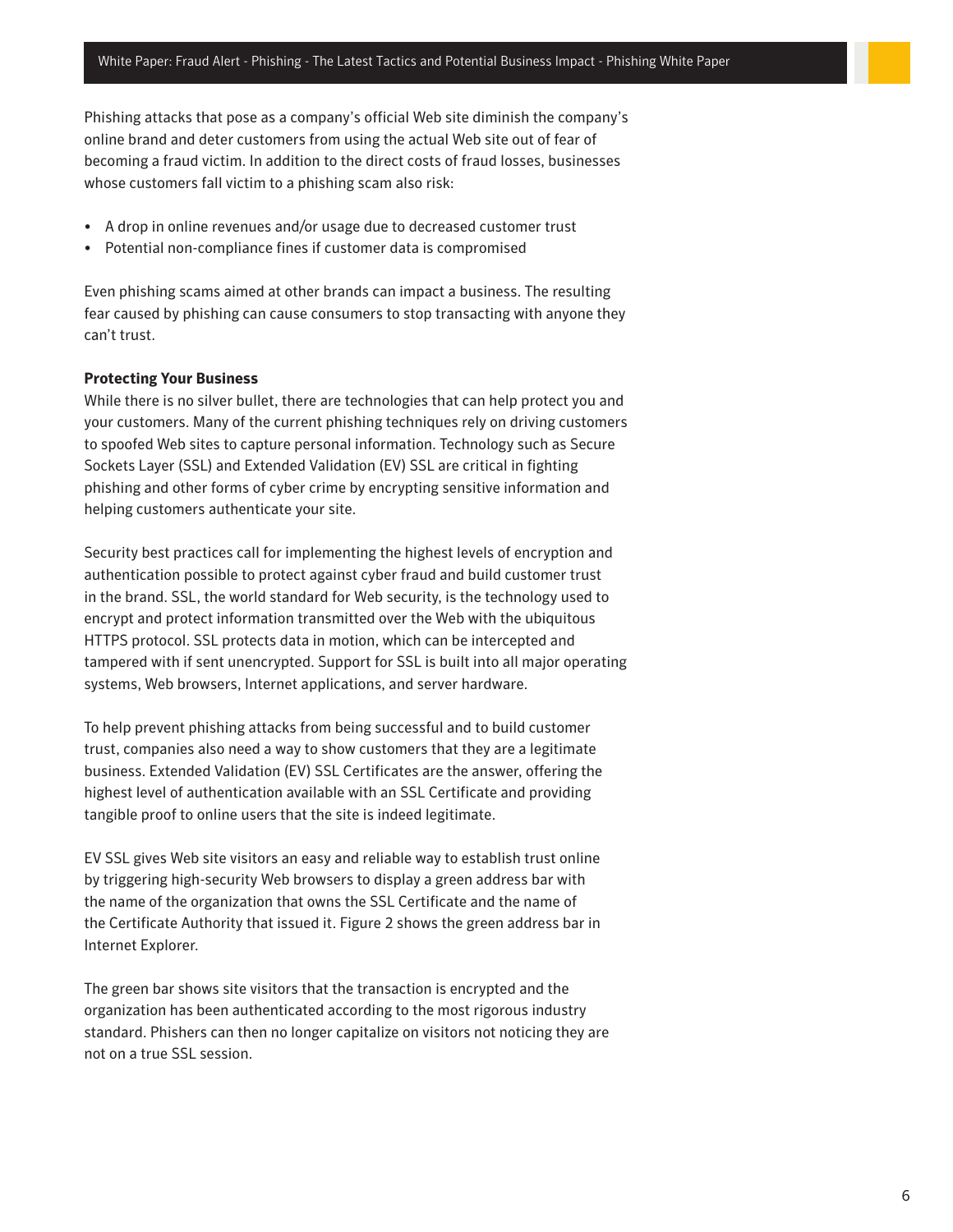<span id="page-6-0"></span>

*Figure 2. The Green Address Bar Triggered by an EV SSL Certificate.*

While cyber criminals are becoming adept at mimicking legitimate Web sites, without the company's EV SSL Certificate there is no way they can display its name on the address bar because the information shown there is outside of their control. And they cannot obtain the legitimate company's EV SSL Certificates because of the stringent authentication process

## **Consumer and Employee Education**

In addition to implementing EV SSL technology, businesses should continue to educate their customers and employees on safe Internet practices and how to avoid cyber fraud. Teach them how to recognize the signs of a phishing attempt, including:

- Misspellings (less common as phishers become more sophisticated)
- • Generic greetings instead of personalized, urgent calls-to-action
- • Account status threats
- Requests for personal information
- • Fake domain names/links

Also educate your customers and employees on how to recognize a valid, secure Web site before they provide any personal or sensitive information by:

- • Looking for the green bar
- Making sure the URL is HTTPS
- Clicking on the padlock to match the certificate information with the Web site they intended to go to

Education is a key component of building the trust necessary to overcome phishing fears. By helping your customers understand how to confirm they are safe on your Web site, you can grow revenues, differentiate your offering, and/or benefit from operational savings by moving more transactions online.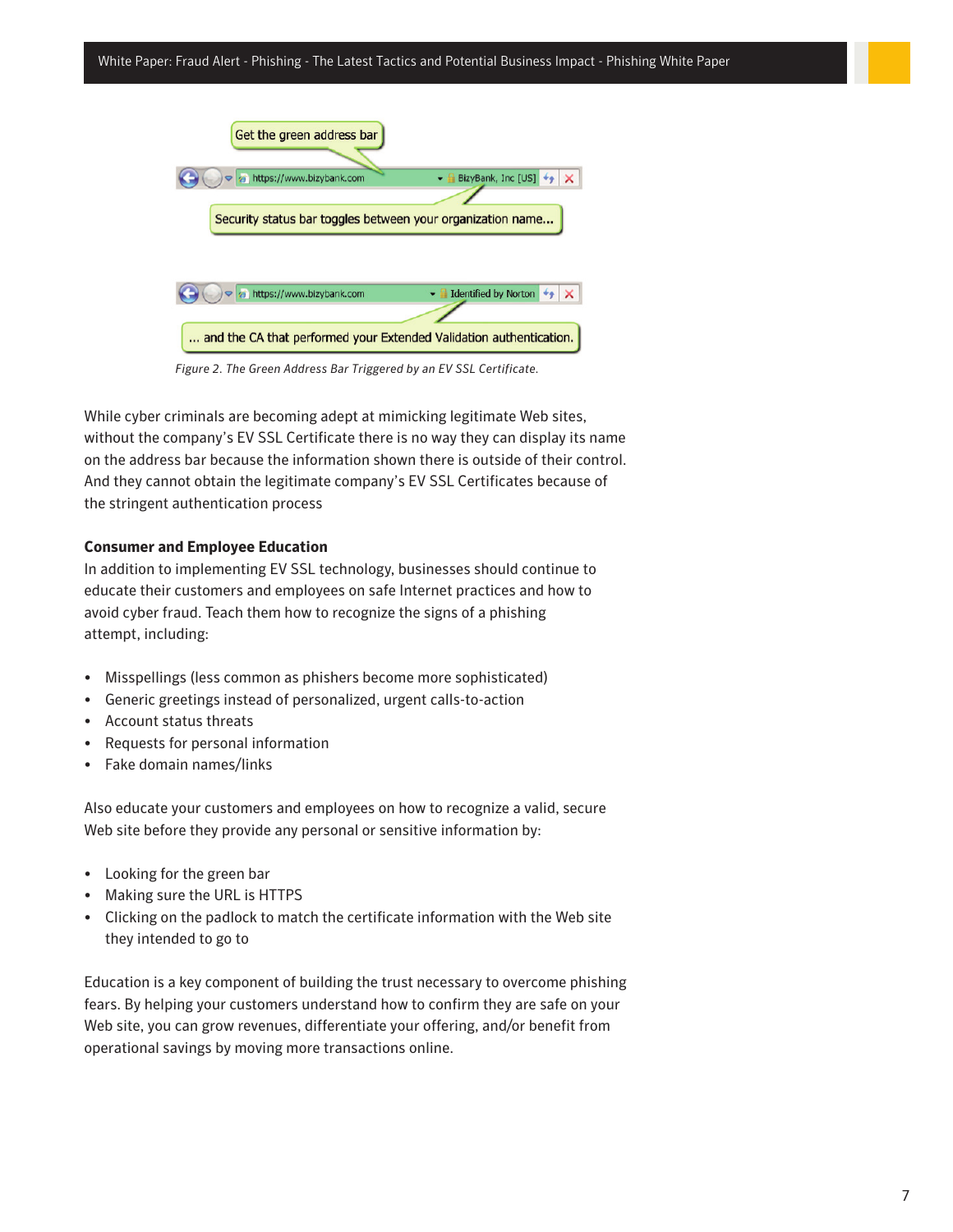#### <span id="page-7-0"></span>**Phishers: Tough, Shape-Shifting Cyber Adversaries**

Phishing will continue to evolve into new forms, while attempting to take advantage of human behaviors such as compassion, trust, or curiosity. Protecting your brand and your business from phishing requires constant diligence, but pays rewards beyond reduced fraud losses.

By educating and protecting your customers with the highest levels of protection provided by EV SSL Certificates, your business can help ensure that customers have greater confidence in your online services. By demonstrating leadership in online security, you can broaden your market appeal and in doing so, generate new revenue streams.

For the most current information on global phishing trends, please visit the [Symantec Monthly Intelligence Report.](http://www.symantec.com/theme.jsp?themeid=state_of_spam)

## **Glossary**

**Certificate Authority (CA)** — A Certificate Authority is a trusted third-party organization that issues digital certificates such as Secure Sockets Layer (SSL) Certificates after verifying the information included in the Certificates.

**Encryption** — Encryption is the process of scrambling a message so that only the intended audience has access to the information. Secure Sockets Layer (SSL) technology establishes a private communication channel where data can be encrypted during online transmission, protecting sensitive information from electronic eavesdropping.

**Extended Validation (EV) SSL Certificate** — Requires a high standard for verification of Secure Sockets (SSL) Certificates dictated by a third party, the CA/ Browser Forum. In Microsoft® Internet Explorer 7 and other popular high-security browsers, Web sites secured with Extended Validation SSL Certificates cause the URL address bar to turn green.

**HTTPS** — Web pages beginning with "https" instead of "http" enable secure information transmission via the protocol for secure http. "Https" is one measure of security to look for when sending or sharing confidential information such as credit card numbers, private data records, or business partner data.

**Secure Sockets Layer (SSL) Technology** — SSL and its successor, transport layer security (TLS), use cryptography to provide security for online transactions. SSL uses two keys to encrypt and decrypt data — a public key known to everyone and a private or secret key known only to the recipient of the message.

**SSL Certificate** — A Secure Sockets Layer (SSL) Certificate incorporates a digital signature to bind together a public key with an identity. SSL Certificates enable encryption of sensitive information during online transactions, and in the case of organizationally validated Certificates, also serve as an attestation of the Certificate owner's identity.